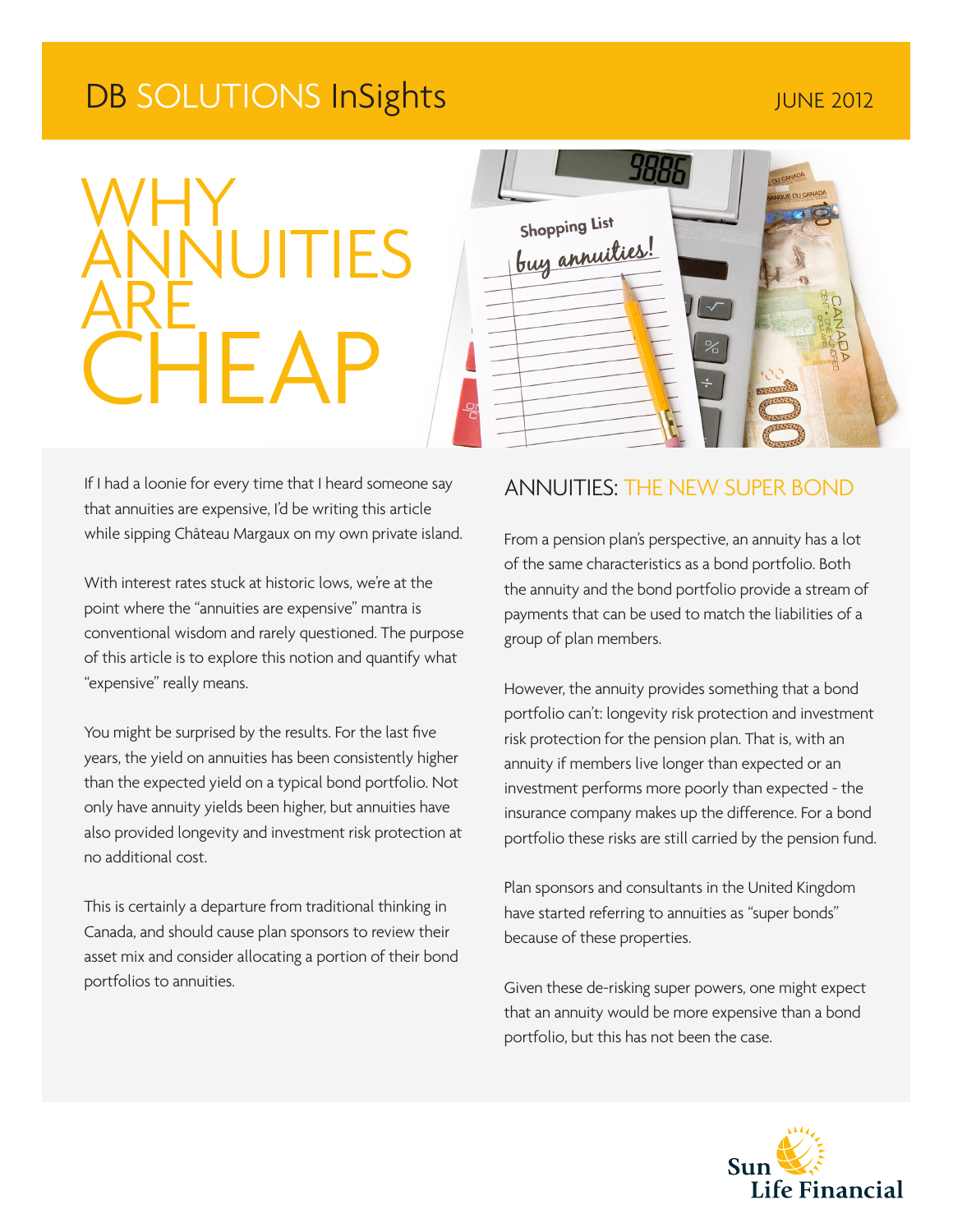#### COMPARING APPLES AND ORANGES

One way to determine the relative expense of an annuity is to compare the expected yield that a pension plan would get by purchasing an annuity versus investing in a bond portfolio.

Most people would expect that the yield on an annuity would be lower than a bond portfolio and that this lower yield is the cost of purchasing the longevity and investment risk protection provided by the annuity. In fact, the very opposite is true.

So how do we get an apples-to-apples comparison? Well, let's start by constructing a hypothetical group of retirees with a duration of 10 years and assuming that the liabilities for this group of retirees is supported by a matching bond portfolio with a duration of 10 years.

At December 31, 2011 the blended annualized expected yield for a DEX bond portfolio with a duration of 10 years was 2.88%. The bond portfolio will have investment manager expenses and will also have costs associated with administering the retirees (e.g., making monthly direct deposits, answering retiree questions, providing annual tax reporting, etc.). These expenses will be different for every pension plan, but for the purpose of this example let's say that the combined cost of these two items is 0.10%. This results in a net expected yield on the bond portfolio of 2.78%.

What would an annuity cost for this hypothetical group? The annuity proxy rate published by the Canadian Institute of Actuaries at December 31, 2011 was 3.31%. The annuity proxy is "one size fits all" and is derived using an outdated mortality table. Adjusting for these factors means that the yield available was actually closer to 3.51%.

So in this example at December 31, 2011, a typical pension plan could actually improve portfolio yields by over 0.70% while receiving longevity and investment risk protection for free by purchasing annuities. When viewed like this, annuities represent a new, relatively untapped asset class, capable of providing superior returns and protection compared to a typical plan's fixed income portfolio.

## HOW TO COMPARE **APPLES AND ORANGES**

number of adjustments. The following table sets out

|                                                             | <b>Hypothetical</b><br><b>Retiree Group at</b><br>December 31, 2011 |
|-------------------------------------------------------------|---------------------------------------------------------------------|
| Gross expected return on matching<br>bond portfolio         | 2.88%                                                               |
| Investment manager and<br>administrative expenses           | $(0.10)\%$                                                          |
| Net expected return on matching<br>bond portfolio           | 2.78%                                                               |
| Annuity pricing rate (CIA annuity<br>proxy, based on UP94G) | 3.31%                                                               |
| Adjustment for duration difference<br>(14 to 10 years)      | $(0.10)\%$                                                          |
| Adjustment for life expectancy<br>longer than UP94G         | 0.30%                                                               |
| Net expected return on annuity<br>purchase                  | 3.51%                                                               |

The matching bond portfolio is made up of 50% DEX long bond index and 50% DEX universe bond index, which results in a duration of 10 years. Such a bond portfolio would contain approximately 35% Canada bonds, 40% provincial  $\angle$  municipals bonds

- annuity proxy being based on a hypothetical plan
- 2. The adjustment for life expectancy results from year longer than suggested by the UP94G mortality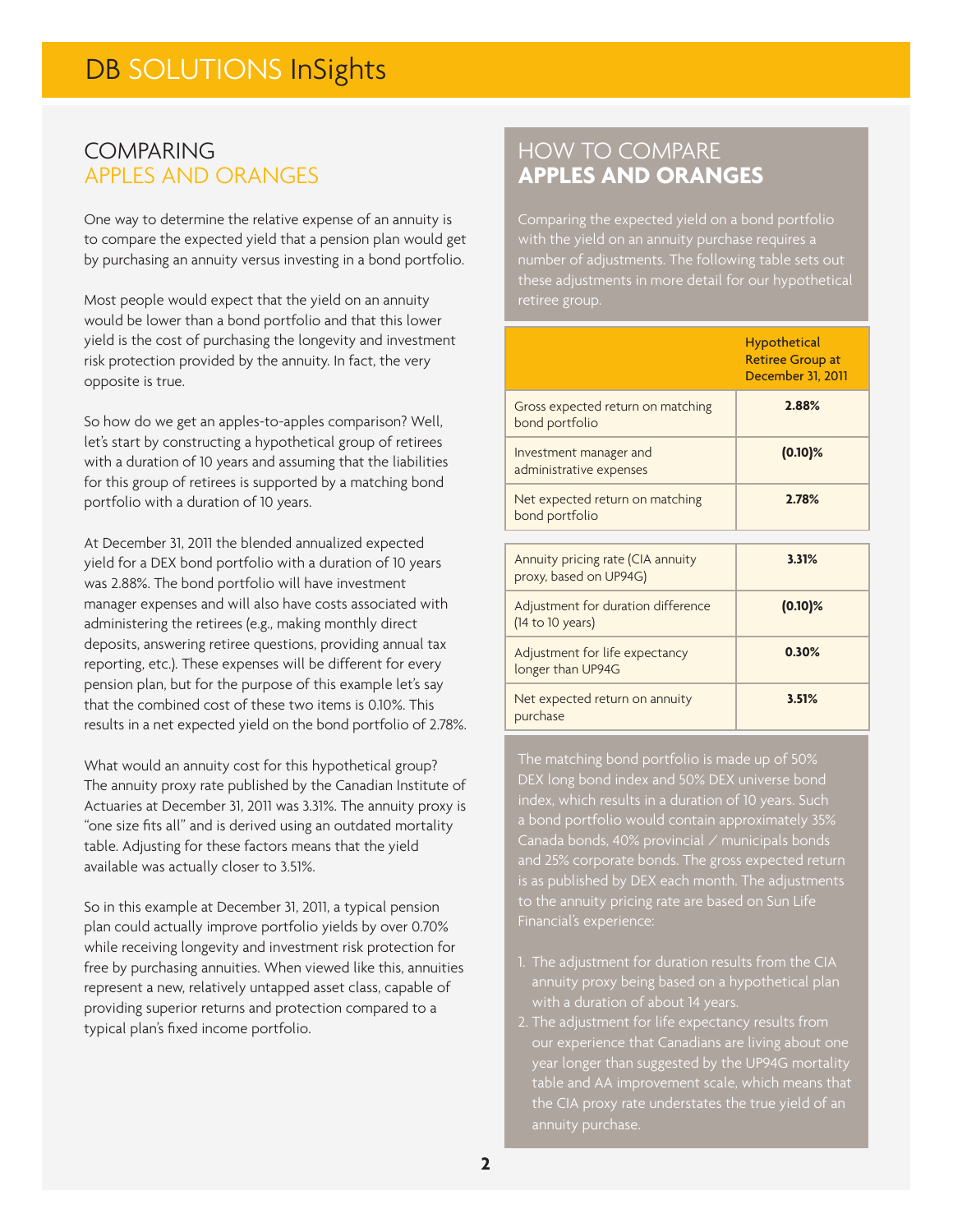# DB SOLUTIONS InSights

## MONEY FOR NOTHING?

Figure 1 shows the increase in portfolio yields that can be achieved with an annuity purchase for our hypothetical group of retirees over several years.



#### *Figure 1*

It is interesting to note that annuities have generally yielded between 0.50% and 1.50% more than a comparable bond portfolio, with an average additional yield of approximately 0.90%. At no point in the past five years has the yield on the annuity portfolio been lower than the expected yield on the bond portfolio.

In addition, we have seen the excess yield increase significantly above 1.00% two times during the past five years. The most recent occurrence in late 2010 represents an imbalance in the annuity market where insurer supply outstripped pension plan demand.

## ANNUITY BUY-INS

Plan sponsors sometimes avoid purchasing annuities because of the additional cash contributions that are required for underfunded plans or because of the accounting implications created by the purchase.

Fortunately, both of these issues can be avoided with an annuity buy-in solution, which has all of the same risk transfer characteristics of a traditional annuity, but remains an asset of the pension plan. This solution is fairly new to Canada, but is used widely in the United Kingdom.

At first glance these results are very surprising and counterintuitive. How are insurers able to offer such high yields while providing longevity and investment risk transfer?

There are three main factors at work. First, insurers are very large institutional investors and have access to better investment opportunities than the typical pension plan. Second, insurers have highly developed risk management and governance functions that allow them to better manage and be more comfortable with investment risk than the typical pension plan. Third, unlike a typical pension plan, insurers are able to back annuities with illiquid investments, which often provide higher yields. Together these factors allow insurers to construct prudent asset portfolios that more than offset their expenses and risk charges.

These higher yields and free risk transfer are even more attractive when one considers that insurers are both highly regulated and highly rated. Also, Assuris provides an additional layer of protection to policyholders in the event that their life insurance company should fail.